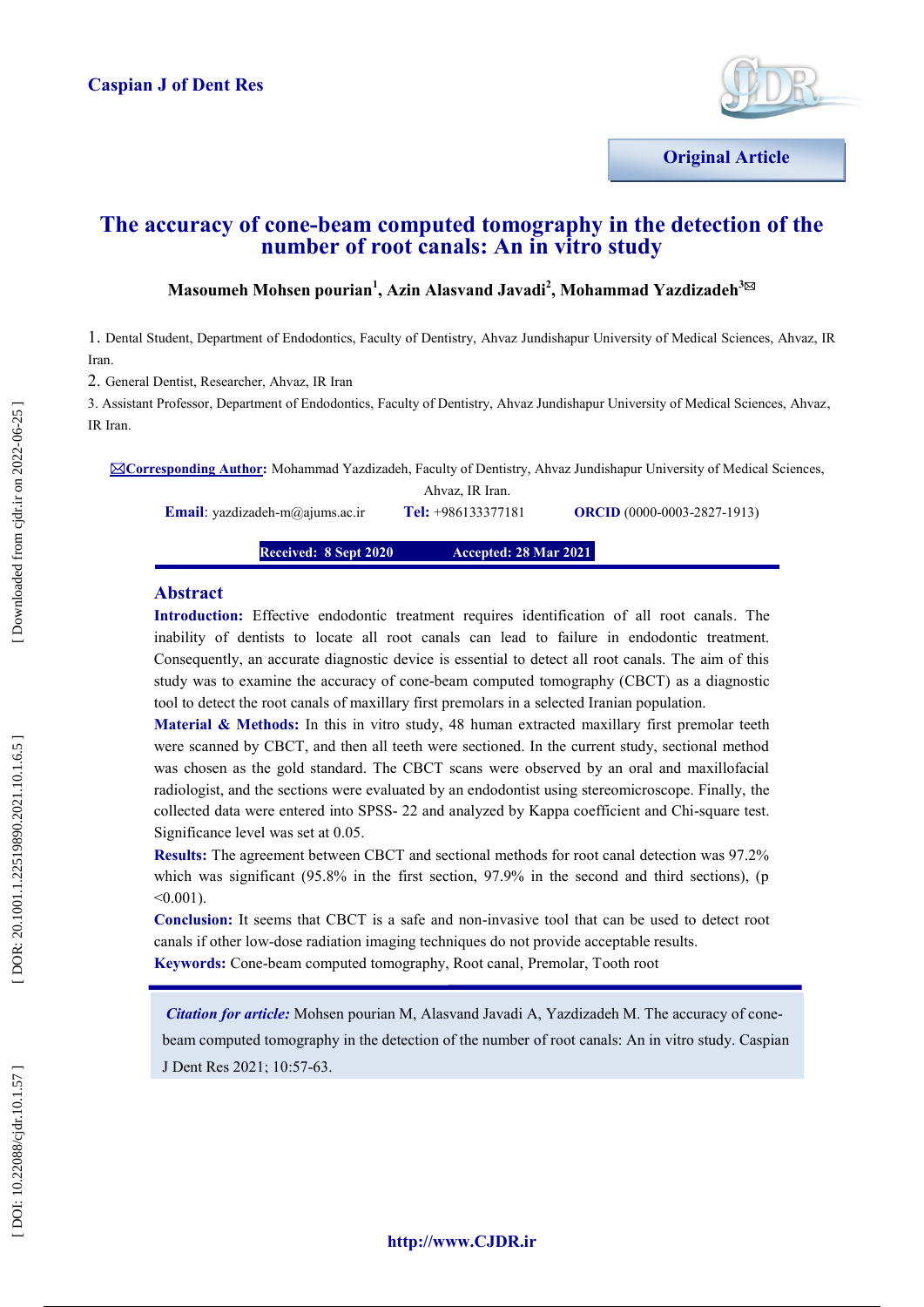

# **بررسی دقت توموگرافی کامپیوتری با اشعه مخروطی در تشخیص تعذاد کانال های ریشه: یک مطالعه آزمایشگاهی**

# معصومه محسن پوریان<sup>'</sup>، آذین علاسوند جوادی'<sup>،</sup> محمد یزدیزاده''\*

۱. دانشجوی دندانپزشکی ، گروه اندودونتیکس، دانشکده دندانپزشکی، دانشگاه علوم پزشکی جندی شاپور اهواز، اهواز، ایران. . ۲.دندانپزشک عمومی، محقق، اهواز، ایران. **۲.**استادیار، گروه اندودونتیکس، دانشکده دندانپزشکی، دانشگاه علوم پزشکی جندی شاپور اهواز، اهواز، ایران. . **پست الکتريویکی:** ir.ac.ajums@m-yazdizadeh **تلفه:** +986133377181 **\*وًیسىدٌ مسئًل:** محمذ یشدی ساد،ٌ داوطکذٌ دوذاوپشضکی، داوطگبٌ علًم پشضکی جىذی ضبپًر اًَاس، اًَاس، ایزان

# **چکیدٌ**

**مقدمه:** درمان کارامد ریشه دندان نیاز به شناسایی کلیه کانال های ریشه دارد. عدم توانایی دندانپزشکان در یافتن کلیه کانالهای ریشه می تواند منجر به عدم موفقیت در درمان ریشه شود. در نتیجه ، ضرورت وجود یک دستگاه تشخیصی دقیق برای تشخیص ، کلیه کانالهای ریشه ملموس است. هدف از مطالعه حاضر بررسی دقت توموگرافی کامپیوتری با اشعه مخروطی به عنوان ابزاری<br>تشخیصی در تشخیص کانالهای ریشه در دندانهای پره مولر اول فک بالا در یک جمعیت منتخب ایرانی بود.

<mark>مواد و روش ها:</mark> در اين مطالعه ازمايشگاهی ۴۸ دندان کشيده شده پرمولر فک بالای انسان توسط CBCT اسکن و سپس همه دندانها برش داده شدند. در این مطالعه روش سکشنال به عنوان استاندارد طلایی انتخاب شد. اسکن های CBCT توسط رادیولوژیست دهان، فک و صورت مشاهده شد و سکشن ها با استفاده از استریومیکروسکوپ توسط متخصص ریشه ارزیابی شدند. سپس داده های جمع آوری شده وارد نرم افزار SPSS-22 و با استفاده از ضریب کاپا و آزمون مجذور کای مورد تجزیه و تحلیل<br>قرار گرفتند. سطح معناداری ۰/۰۵ تعیین شد. **یافته ها:** درصد توافق بین روش CBCT و روش سکشنال برای تشخیص کانال ریشه۷/۲٪ بود که (در بخش اول ۹۵/۸ درصد، در بخش دوم و سوم ۹۷/۹ درصد) ً معنا دار میباشد (p<0. 001). **نتیجه گیری:** به نظر میرسدCBCT ابزاری مطمئن و غیر تهاجمی است که میتواند در تشخیص کانال های ریشه در صورتیکه سایر روشهای تصویر برداری تابشی با دوز پایین ِ نتایج قابل قبولی ارائه ندهند مورد استفاده قرار گیرد. <mark>واژگان كلیدی:</mark> توموگرافی كامپیوتری با اشعه مخروطی ،كانال ریشه، پره مولر، ریشه دندان

**Introduction**<br> **T**here are anatomical variations in all types of teeth.<sup>[1]</sup> Many dentists assume that a given tooth has a fixed number of roots or root canals.<sup>[2]</sup> A precise assessment of the published papers; however, illustrates that variation in root anatomy is common. In -depth knowledge of the internal and external features of the root can shrink the chances of not finding a canal during root canal treatment, increasing the success rate of root canal treatment.[3] Prior to the start of root canal treatment, several periapical radiographs are usually taken from different angles to determine the number of root canals.<sup>[4,5]</sup> Multiple periapical radiographs are needed since these radiographs provide a two dimensional image of a complex three -dimensional

anatomy.[6] In other words, in conventional radiographic methods such as periapical or panoramic, the superimposed structures and image distortion, especially in the maxilla can conceal the canals, predominantly the canals located at the buccolingual plane which are not distinguishable effortlessly from each other.<sup>[6]</sup> Among the different in vivo methods of root canal morphology detection, Cone -Beam Computed Tomography is a relatively new diagnostic method that may be beneficial when conventional radiographs provide narrow information, while more details are desired.<sup>[7]</sup> The CBCT imaging has advantages such as lower size and price (compared to conventional CT), fast acquisition, submillimeter resolution, relatively low patient radiation dose (compared to conventional CT), and interactive

DOI: 10.22088/cjdr.10.1.57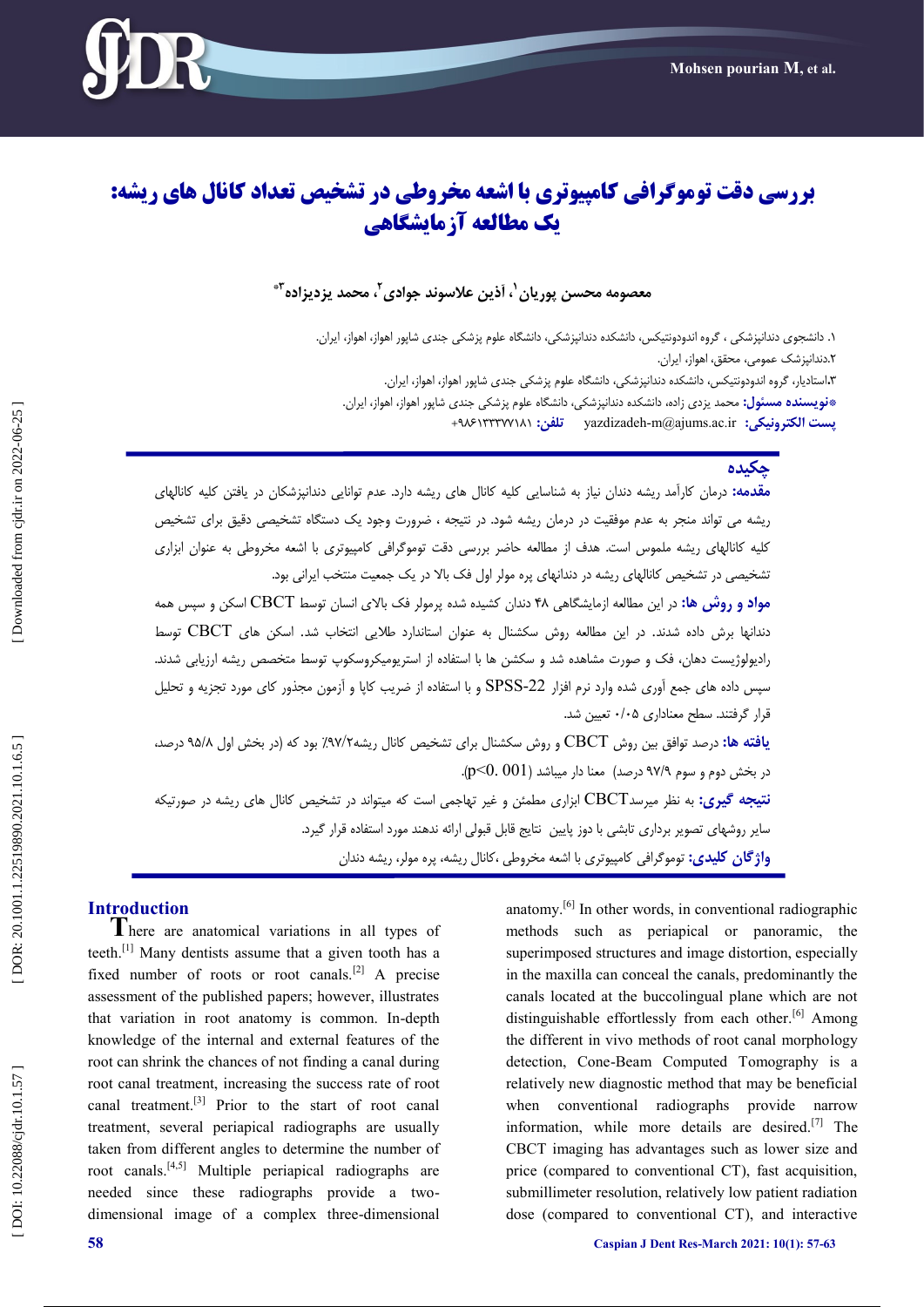

analysis.[8] Perhaps, the most important advantage of CBCT as a non -invasive technique over other conventional radiography techniques such as intraoral and panoramic radiographs is that it exhibits anatomical features in high-quality 3D images without superimposing structures. In addition, the CBCT enables dentists to examine the anatomy of structures in sagittal, coronal and axial sections.<sup>[9]</sup> Given the pervasive use of CBCT in dentistry and the significance of knowing the numbers of root canals in root canal treatment, the aim of this study was to investigate the accuracy of CBCT in detecting root canals. It is worth mentioning that numerous studies have reported that maxillary premolars have a highly variable internal canal configuration, which can be different based on the race and geographical derivation. The reported incidence of maxillary first premolars with 1 root varies from 22% to 66%, with 2 roots from 33% to 84% and with 3 roots from 0% to 6%. The variation of roots and canal systems in this group of teeth possibly will demonstrate a challenge for root canal treatment.<sup>[10]</sup> To our best knowledge, no study has been performed to evaluate the accuracy of CBCT through investigating the frequency of root canals of maxillary first premolars in Iranian population, and in the aim of the current study was to fill this study gap. Moreover, the sectional method was selected as the golden standard following the authoritative study of Michetti et al which was conducted on the same subject as our study. $[11]$ 

#### **Materials & Methods**

**Sample collecting:** This study was confirmed by Ethics Committee of Jundishapur University of Medical Sciences IRAJUMS.REC.1397.758. "All procedures followed were in accordance with the ethical standards of the responsible committee on human experimentation (Jundishapur University of Medical Sciences) and with the Helsinki Declaration of 1975, as revised in 2008".In present experimental study, 48 human maxillary first premolars extracted recently for therapeutic purposes were collected from Ahvaz's dental clinics regardless of the age, gender and race of patients, and were stored in 100% humidity at room temperature. The criteria for teeth exclusion were: primary teeth, open apex, external root resorption and fractured root, in addition to, any kinds of restoration and previous root canal treatment.

**Acrylic block preparation:** The samples were randomly organized in four groups (twenty in each

group). The teeth from CEJ zone were kept within a block made of an equal mixture of Cold -Cure Acrylic powder (Acropars, Marlic Co, Iran), and bone powder of sheep skull to simulate hard tissue trabecular (Figure 1). The roots of the teeth were inserted into the molten red wax (Cavex, Netherlands) to create a resemblance through the PDL space and were then embedded in the mixture of the acrylic and bone powder.



**Figure1. The Preparation of the Block for Teeth Maintenance**

**CBCT Scans:** The CBCT images of each block were made by a CBCT device (NewTom VGi, Verona, Italy) with the exposure parameters of mAS60 / 63, KV84 S4 / 5 and field-of-view (FOV) =  $8 \times 8$ , while protection protocol against X -rays was implemented (Figure 2). All images were imported to a desktop computer with a Samsung SyncMaster 2220WM 22 -inch LCD monitor (Samsung, Seoul, South Korea). The CBCT images were evaluated using NNT Viewer version 3.00 [QR Srl]). The axial and cross -sectional image slices (1 mm thickness at 0.5 mm intervals) were examined by the assistance of a qualified oral and maxillofacial radiologist with the guidance of an eligible endodontist. None of the observers had prior knowledge of CBCT scans (Figure 3). Each examiner was permitted to use the Viewer software to regulate contrast, brightness and angulations in line with individual inclination.



**Figure2. The Samples placed on NewTom CBCT**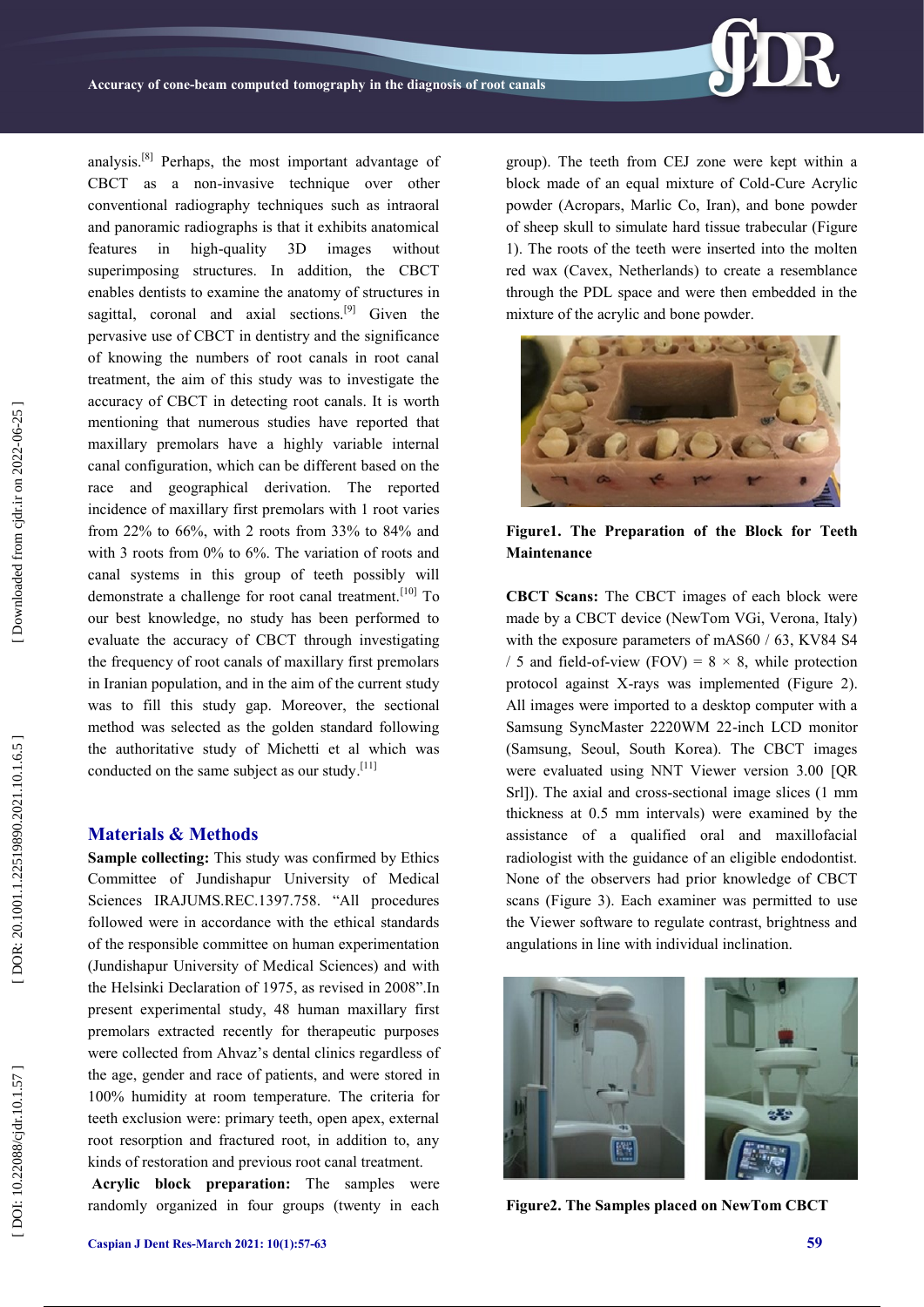



**Figure3. Images of samples captured by CBCT**

**Tooth sectioning:** To perform clinical sectioning as the gold standard, each tooth was embedded in a transparent acrylic block (Ouake acrylic products Co, Shenzhen, China) (Figure 4). The roots of each tooth were horizontally cut into three sections at a thickness of 3 mm from the apex part (CM08-240 disc, 0.2 mm, Lahore, Pakistan). Then, the cut teeth were examined by a different proficient endodontist who was not aware of the morphology of the teeth using a stereomicroscope (motic k series, San Antonio, USA) to evaluate the sections in order to determine the number of root canals as Michetti et al. did in their study.<sup>[11</sup>] It is noteworthy that in order to test intraexaminer reliability, the CBCT images and sections of 25 teeth were randomly nominated and re -evaluated by the observers. The intraexaminer reliability in evaluation of CBCT images and the sections was determined to be 92%.



**Figure4. The samples of tooth sectioning**

**Statistical Methods:** Frequency and percentage of data were used to describe the data. The collected data were entered into SPSS (SPSS version 22, SPSS, SAS, Chicago, IL, USA) and analyzed by Kappa coefficient and Chi -square test. It should be noted that the Kappa coefficient is the coefficient of reliability or agreement that indicates agreement between samples and gold standard. This coefficient ranges from  $-1$  to  $+1$ ; the closer to +1 indicates a direct agreement. Measures close to -1 indicate inverse agreement and values close to zero point to disagreement. Significance level was set at 0.05.

### **Results**

In the current study, in all three sections, 29 teeth sections (20.1%) had single canal according to sectional images and CBCT. Moreover,  $108$  (75%) and  $3$  (2/1%) teeth sections showed two and three canals based on both methods, respectively. However, in two (1.4%) tooth sections, two canals were found in sectional method while one canal was seen in CBCT, in two (1.4%) teeth sections, one canal was observed in sectional method whereas CBCT indicated two canals. Overall agreement between CBCT and sectional methods was 97.2% with Kappa coefficient of 0.925.

### **Discussion**

The widespread application of CBCT in all aspects of dentistry including endodontics on the one hand, and the importance of knowing the numbers of root canals in root canal treatment on the other hand, led us to evaluate the accurateness of CBCT in determining the numbers of root canals. In general, in the first section  $(3)$ mm away from apex), 11 (22.91%) teeth had one canal either in sectional method or CBCT scans. Based on both methods,  $1(1/2%)$  and 34 (70.8%) teeth had three and two canals, respectively. In the first section, 1 tooth had one canal based on sectional method and had two canals using CBCT while 1 (1/2%) tooth had two canals according to sectional method and one canal using CBCT. In the first section, p -value was <0.001, Kappa coefficient was 0.897 and agreement was 95.8%. Percentage of agreement, p-value and Kappa coefficient, all, point out significant agreement between sectional and CBCT methods.

It is noteworthy that in the present study, medium FOV was used to record CBCT images. Theoretically, all types of FOV can be used in endodontics, but small FOV is the most suitable one to be used in endodontics because the smaller the FOV illustrates the higher the resolution.<sup>[12]</sup> The CBCT images revealed only one canal of a tooth with two canals in the first section. It might be because of the resolution of the CBCT scan which was not high enough due to the use of medium FOV. Domark et al. conducted a study similar to ours to compare the accuracy of CBCT, Micro CT and digital periapical radiography in detecting the number of mesiobuccal root canals of maxillary molars. They collected 13 maxillary first molars and 14 maxillary second molars. They concluded that for maxillary molar teeth, the number of canals determined by Micro CT as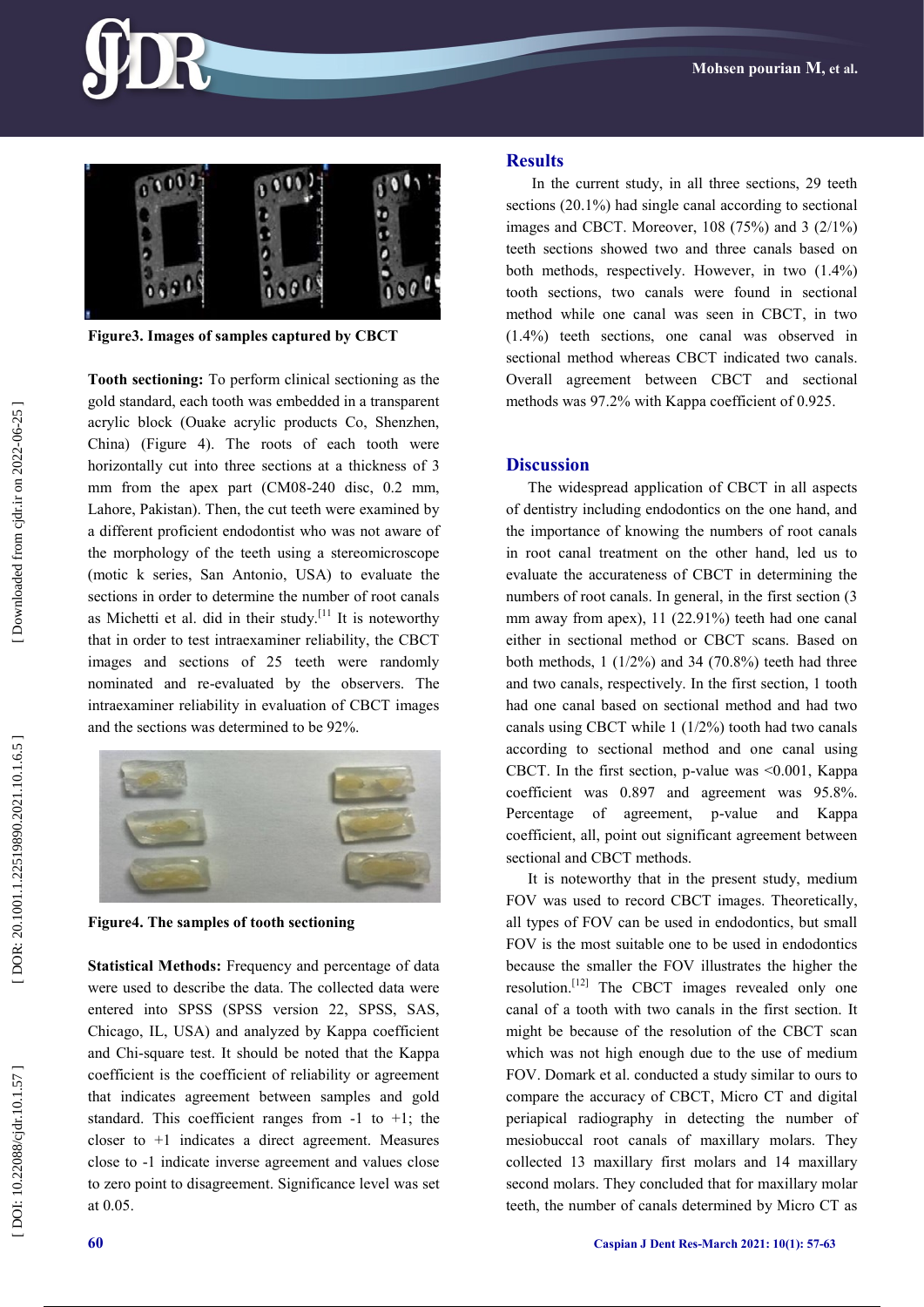

gold standard was significantly different from the numbers of canals determined by digital periapical radiographs (p -value=0.04). However, there was no significant difference between the number of canals identified using CBCT (p-value= $0.52$ ).<sup>[13]</sup> Nevertheless, in the ongoing study, there was no major difference between the results obtained from CBCT scans and those from sectional method as gold standard. In abovementioned study, Domark et al. have believed that the result of their study may be more optimistic than what was happening to patients, as there are more soft and hard tissues around the patient's teeth as well as patients may move during capturing CBCT images. Domark et al.'s arguments seem rational; insomuch the patient's movements diminish the precision of CBCT results due to the motion artifact which is clearly true in the present study.

Besides, the results of the ongoing study demonstrated that in the second section of the samples (6 mm away from apex), 9 (18.8%) teeth had single canal, in both sectional and CBCT methods. Furthermore, based on both methods, 1(2/1%) and 37 (77%) teeth had three and two canals, respectively. Nonetheless, in 1 (2/1%) tooth with two canals using sectional method, the CBCT revealed one canal. In this section, the p -value, Kappa coefficient and agreement were  $\leq 0.001$ , 0.941 and 97.9%, respectively, representing direct agreement between CBCT and sectional methods. Kappa coefficient and agreement were higher in the second section than in the first section. Domark et al. investigated the ability of i-cat CBCT to accurately detect the presence or absence of a second canal in the mesiobuccal root of maxillary first and second molars.<sup>[13]</sup> In the study of Blattner et al. in 2010, 20 maxillary first and second molars were stored at 1% thymol at room temperature.<sup>[14]</sup>

Of these 20 teeth, 12 and 8 ones had restoration and caries, respectively. Teeth were then implanted in the maxilla of a pig. The teeth were axially sectioned after CBCT imaging, and the exact numbers of canals were determined. In their study, the CBCT detected the presence of the second mesiobuccal canal in 57.9% of the samples while the sectional method detected it in 68.4% of the samples. Both of these percentages were relatively inferior to other studies like the present study, which could be due to the smaller number of samples in Blattner et al.'s study. However, in their study there was a 79% positive agreement between CBCT and sectional methods. Another reason that led us to reach higher

agreement was that the tooth samples in the ongoing study had not been restored with any kinds of restoration materials. Following the interpretation of the results of the present study, it should be explained that in the second section of samples, the CBCT showed only one canal for one tooth which had two canals according to the gold standard. The error might be due to the fact that the teeth were extracted for therapeutic purposes, and the current study evaluated them regardless of the exact cause of each tooth extraction. To be more specific, one tooth might have been extracted because of having grade 3 mobility and the other tooth due to irreversible pulpitis and the patient's reluctance to undergo root canal treatment. This is significant because some teeth may experience irritation for a long time, which can stimulate the canals, resulting in the formation of reactionary dentin or other calcification, which makes it difficult to detect the canal in CBCT.

In the present study, the results for the last section (9 mm away from apex) were as follow; 9 (18.8%) teeth showed single canal in both sectional and CBCT methods as well as  $1 \frac{2}{1\%}$  and  $37 \frac{77\%}{1000}$  teeth had three and two canals based on both methods , respectively. One (2/1%) tooth had one canal based on sectional method although CBCT exhibited two canals for this tooth. In the last section, p -value, Kappa coefficient and agreement was <0.001, 0.941 and 97.9%, respectively, and this section like two previous sections represented a significant agreement between CBCT and sectional methods. [14] Additionally, Matherne et al. conducted a study to evaluate the accuracy of CBCT via detecting the frequency of root canals.[15] They designed an in vitro study to compare the images of CBCT as gold standard in determining the numbers of root canals with those of charged -couple device (CCD) and photostimulable phosphor plate (PSP) digital radiography.

They collected 72 extracted mandibular incisors, first mandibular premolars and maxillary first molars as well as maintained at 100% humidity after extraction. Concluded that the endodontists could not detect at least one root canal in 40% of teeth through using digital radiographs (regardless of the used system) compared to CBCT images. In other words, the CBCT images always have superior results in determining the number of canals than CCD and PSP images. In general, in the current study, the Kappa coefficient for all three sections was 0.925 (97.2%). Therefore, the positive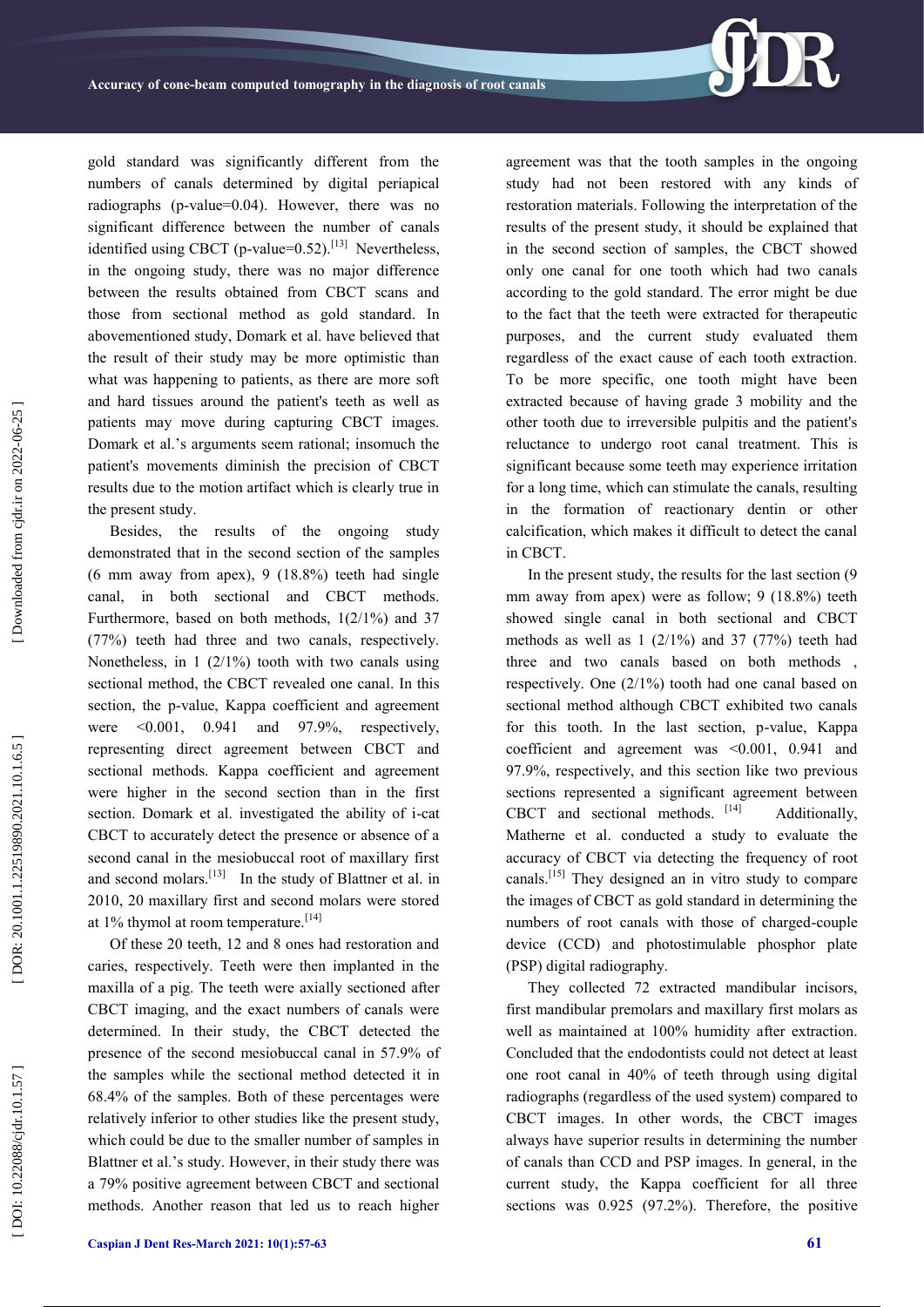

values of coefficient suggested that both CBCT and sectional methods had significant agreement with each other. Furthermore, the p -value for all sections was <0.001, indicating the rejection of the hypothesis of difference between the results obtained from CBCT and sectional methods. The present study like aforementioned studies recommended the CBCT as a high -precision diagnostic device to determine the frequency of root canals. However, it should be noted that the ongoing study like other studies had some limitations such as uncertainty of patients' age and gender, number of samples, type of CBCT machine, FOV used in the study. Hence, it is recommended to perform further studies using other types of CBCT device and more samples by considering age<sup>[16]</sup>, gender<sup>[17]</sup> and race of patients.<sup>[18]</sup>

## **Conclusions**

In conclusion, CBCT is reliable as a precise diagnostic device to detect root canals, although it should be noted that CBCT should be used when other conventional low -dose radiation imaging techniques such as periapical or panoramic radiography do not provide adequate data for efficient root canal treatment.

Funding: This study was a research project (B-97105), supported and funded by Jundishapur University of Medical Sciences.

**Conflict of interest:** We declare no conflict of interest.

# **Authors' Contribution**

Mohammad Yazdizadeh developed the study concept and designed as well as performed the study supervision. Masoumeh Mohsen pourian performed the experimental study, and recorded clinical indices. Azin Alasvand Javadi collected and interpreted data, performed statistical analysis, as well as prepared and edited the manuscript.

# **References**

1. Estrela C, Bueno MR, Couto GS, Rabelo LE, Alencar AH, Silva RG ,et al. Study of Root Canal Anatomy in Human Permanent Teeth in A Subpopulation of Brazil's Center Region Using Cone -Beam Computed Tomography - Part 1. Braz Dent J 2015;26:530 -6.

- 2. Ahmed HMA, Versiani MA, De -Deus G, Dummer PMH. A new system for classifying root and root canal morphology. Int Endod J 2017;50:761 -70 .
- 3. Kottoor J, Velmurugan N, Surendran S. Endodontic management of a maxillary first molar with eight root canal systems evaluated using cone -beam computed tomography scanning: a case report. J Endod 2011;37:715-9.
- 4. Patel S, Wilson R, Dawood A, Foschi F, Mannocci F. The detection of periapical pathosis using digital periapical radiography and cone beam computed tomography - part 2: a 1-year post-treatment followup. Int Endod J 2012;45:711 -23.
- 5. Ee J, Fayad MI, Johnson BR. Comparison of endodontic diagnosis and treatment planning decisions using cone -beam volumetric tomography versus periapical radiography. J Endod 2014;40:910 - 6.
- 6. Shah N, Bansal N, Logani A. Recent advances in imaging technologies in dentistry. World J Radiol 2014 ;6:794 -807 .
- 7. Shin HS, Nam KC, Park H, Choi HU, Kim HY, Park CS . Effective doses from panoramic radiography and CBCT (cone beam CT) using dose area product (DAP) in dentistry. Dentomaxillofac Radiol 2014; 43: 20130439.
- 8. Adibi S, Zhang W, Servos T, O'Neill PN. Cone beam computed tomography in dentistry: what dental educators and learners should know. J Dent Educ 2012;76:1437 -42.
- 9. Machado GL. CBCT imaging A boon to orthodontics. Saudi Dent J 2015;27:12 -21.
- 10. Abella F, Teixidó LM, Patel S, Sosa F, Duran Sindreu F, Roig M. Cone -beam Computed Tomography Analysis of the Root Canal Morphology of Maxillary First and Second Premolars in a Spanish Population. J Endod 2015;41: 1 – 7 .
- 11. Michetti J, Maret D, Mallet JP, Diemer F .Validation of Cone Beam Computed Tomography as a Tool to Explore Root Canal Anatomy. J Endod 2010; 36:1187 –90 .
- 12. Abella F, Patel S, Durán -Sindreu F, Mercadé M, Bueno R, Roig M. An evaluation of the periapical status of teeth with necrotic pulps using periapical radiography and cone -beam computed tomography. Int Endod J 2014;47:387 -96.
- 13. Domark JD, Hatton JF, Benison RP, Hildebolt CF. An ex vivo comparison of digital radiography and